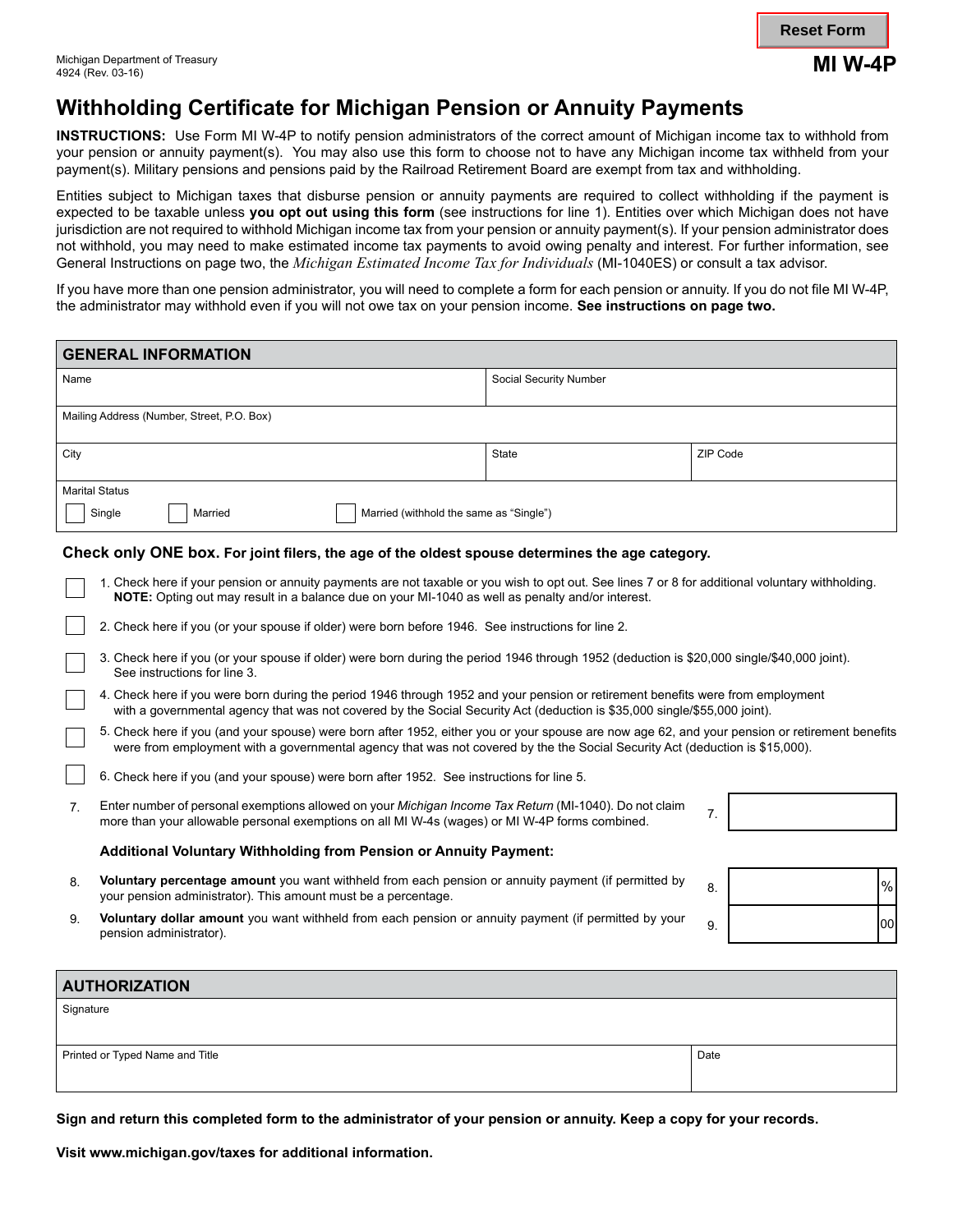## Instructions for Completing MI W-4P, *Withholding Certificate for Michigan Pension or Annuity Payments*

#### **General Instructions**

Significant income tax changes took effect in 2012 and going forward. As a result, your pension payment may be subject to tax and an underpayment may result if the incorrect amount of tax is withheld. These changes may result in a balance due if the incorrect amount is withheld from pension or annuity payment(s). Caution: Some benefits do not meet the definition of "pension and retirement benefits" under Michigan's individual income tax laws and are not eligible for subtraction on your Michigan income tax return. Visit www.michigan.gov/taxes for additional information. For these instructions the words "retirement benefits" mean pensions, annuities, and other retirement benefits.

Taxpayers born before 1946 may deduct all retirement benefits paid from public employment and retirement benefits from private plans up to \$49,861 on a single return or \$99,723 on a joint return. Recipients born during the period January 2, 1950 through December 31, 1952, are eligible to deduct retirement benefits up to \$20,000 for taxpayers filing as a single or married filing separately, or \$40,000 if married and filing a joint return. For joint filers, the age of the oldest spouse determines the age category.

For tax year 2016, recipients born during the period January 1, 1946 through January 1, 1950, are eligible to deduct \$20,000 against all income, not just retirement benefits. If the recipient will be filing a joint return and the older spouse was born during the period detailed above, the deduction is \$40,000 against all income. Recipients born during the period January 1, 1946 through January 1, 1950, may continue to use the MI W-4P so that they have the appropriate amount withheld from their income.

Recipients born after 1952 may not deduct retirement benefits on the *Michigan Income Tax Return* (MI-1040), except those age 62 who receive retirement benefits from governmental employment that was exempt from Social Security (see line 5).

**Multiple pensions:** If you (and your spouse) receive multiple pension payments, your withholding on those payments may not cover your entire tax liability. Married couples where each spouse receives retirement benefits may choose to have withholding calculated as if each was single on the MI W-4P and select one personal exemption in order to have sufficient withholding to cover the tax liability. Taxpayers with multiple pensions may need to make quarterly estimated payments (MI-1040ES) or consult a tax advisor to ensure the proper amount is withheld or paid through estimated payments.

**Estimated Payments:** There are penalties for not paying enough state income tax during the year, either through withholding or estimated tax payments. Taxpayers who choose not to have tax withheld from their retirement benefits may be required to make estimated tax payments. Refer to Form MI-1040ES for estimated tax requirements.

**When should I complete this form?** Complete Form MI W-4P and give it to the administrator of your retirement benefits as soon as possible.

Your tax situation may change from year to year; you may want to evaluate your withholding each year. You can change the amount to be withheld by submitting an updated Form MI W-4P to your pension administrator at any time.

**Is every pension administrator required to withhold Michigan tax?** Only companies over which Michigan has taxing jurisdiction are required to withhold Michigan tax from your retirement benefits. If your pension administrator does not fall under Michigan jurisdiction, you may request to have Michigan tax withheld, but the company is not required to do so. If no taxes are withheld from your payments, it is likely you will be required to make estimated payments in place of the withholding. Contact your pension and/or annuity administrator to verify whether tax will be withheld from your payments.

### **Line-by-Line Instructions**

Line 1: You may opt out of withholding tax from your retirement benefits if you believe you will not have a balance due on your MI-1040. If you (and your spouse) opt to have no Michigan tax withheld from your retirement benefits by checking the box on line 1, it may result in a balance due on your MI-1040 as well as penalty and/or interest.

Line 2: If you (or your spouse) were born prior to 1946, all benefits from public sources are exempt and benefits from private sources may be subtracted up to \$49,861 for a single filer or married filer filing separately or \$99,723 if married filing a joint return for the 2016 tax year. In addition, benefits that will be rolled into another qualified plan or IRA will not be taxable if the amount rolled over is not included in federal adjusted gross income (AGI). Any private retirement benefits in excess of the limits above are taxable.

Line 3: If you, or your spouse if your spouse is older than you, were born during the period January 1, 1946 through January 1, 1950, you may deduct the Michigan standard deduction equal to \$20,000 (\$40,000 on a joint return) from your taxable income instead of retirement benefits. If you (or your spouse if older) were born after January 1, 1950 and before January 1, 1953, the first \$20,000 for single filers or \$40,000 for joint filers of all private and public pension and annuity benefits may be subtracted from Michigan taxable income. Benefits in excess of these limits are taxable.

**Line 4:** If you were born during the period January 2, 1950 through December 31, 1952, and received retirement benefits from employment with a governmental agency that was exempt from the Social Security Act, the first \$35,000 for single filers or \$55,000 for joint filers of all retirement benefits may be subtracted from Michigan taxable income. The Michigan standard deduction for those born during the period January 1, 1946 through January 1, 1950, is also increased by \$15,000 if you received retirement benefits from employment with a governmental entity that was exempt from the Social Security Act.

Line 5: If you were born after 1952, have reached age 62, and received retirement benefits from employment with a governmental agency that was exempt from the Social Security Act, the first \$15,000 of retirement benefits may be subtracted from Michigan taxable income.

**Line 6:** If you (and your spouse) were born after 1952, all private and public retirement benefits are fully taxable and may not be subtracted from Michigan taxable income.